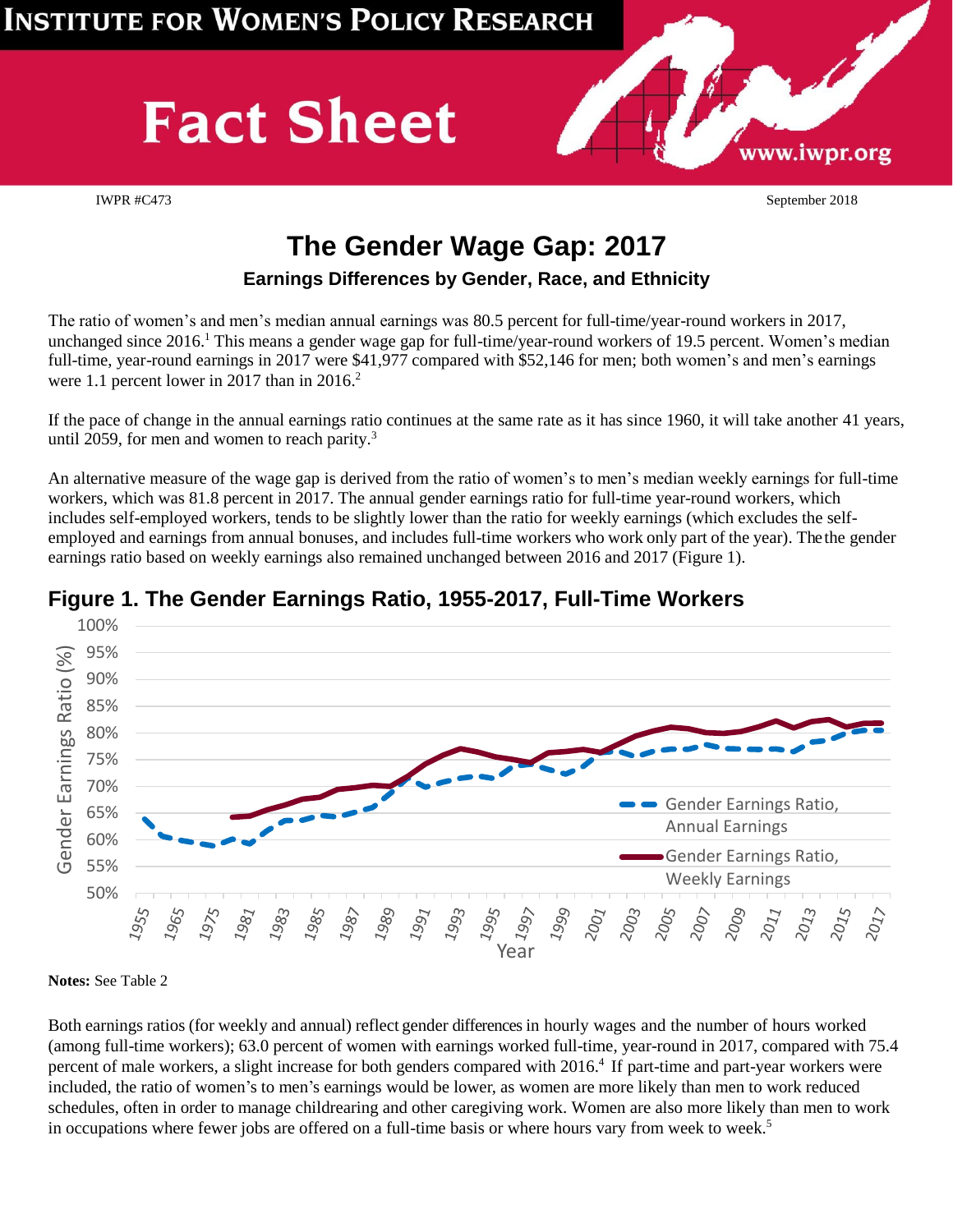Real median full-time, year-round earnings marginally declined for women of all of the largest racial/ethnic groups (Table 1). Earnings for Black women working full-time, year-round decreased by \$271 or 0.7 percent, Asian women's and Hispanic women's by 0.6 percent (by \$325 and \$198 respectively), and White women's by \$212 or 0.5 percent. With the exception of Black men, whose real median full-time, year-round earnings marginally declined, men of the other largest racial/ethnic groups saw a marginal increase in earnings. Women of all major racial and ethnic groups earn less than men of the same group, and saw greater declines in real earnings than men of the same race or ethnicity.

When the gender earnings ratio is measured using White men's earnings as the comparison, it shows marked disadvantage for Hispanic and Black women. Hispanic women earned just 53.0 percent (compared with 54.4 in 2016) and Black women earned just 60.8 percent (down from 62.5 percent in 2016) of White men's median annual earnings in 2017 (Table 1). Median earnings for a year of full-time work for Hispanic women are below the qualifying income threshold for eligibility for food stamps for a family of four; in 2017 this was \$32,315 per year, 130 percent of the federal poverty threshold for a family of four.<sup>6</sup>

Black and Hispanic workers of both sexes earn considerably less than White and Asian workers; as a result, the gender earnings ratio based on earnings of women and men of the same race or ethnicity is higher than the ratio for workers of all races considered together, meaning the within-race gaps are narrower. The gender earnings gap based on comparison with men of the same race/ethnicity widened for all groups in 2017. The gender earnings ratio for White workers decreased from 79.0 percent in 2016 to 77.0 percent in 2017, for Black workers from 87.5 to 87.3 percent, for Asian workers from 76.9 to 75.9 percent, and for Hispanic workers from 84.4 to 82.3 percent (Table 1). Asian workers as a group have the highest median annual earnings, primarily because of historically higher rates of educational attainment for both genders.

## **Table 1. Median Annual Earnings and Gender Earnings Ratio for Full-Time Year-Round Workers age 15 Years and Older by Race/Ethnicity, 2016 and 2017**

|                                     |                     | 2017              |                                                                                                          |                                                                                               | 2016 (in 2017 dollars) |                   |                                                                                                          |                                                                                               |
|-------------------------------------|---------------------|-------------------|----------------------------------------------------------------------------------------------------------|-----------------------------------------------------------------------------------------------|------------------------|-------------------|----------------------------------------------------------------------------------------------------------|-----------------------------------------------------------------------------------------------|
| <b>Racial/Ethnic</b><br>Background* | <b>Women</b><br>(5) | <b>Men</b><br>(5) | <b>Female</b><br><b>Earnings</b><br>as % of<br><b>Male</b><br><b>Earnings</b><br>of Same<br><b>Group</b> | <b>Female</b><br><b>Earnings</b><br>as % of<br><b>White</b><br><b>Male</b><br><b>Earnings</b> | <b>Women</b><br>(5)    | <b>Men</b><br>(5) | <b>Female</b><br><b>Earnings</b><br>as % of<br><b>Male</b><br><b>Earnings</b><br>of Same<br><b>Group</b> | <b>Female</b><br><b>Earnings</b><br>as % of<br><b>White</b><br><b>Male</b><br><b>Earnings</b> |
| All<br>Races/Ethnicities            | 41,977              | 52,146            | 80.5%                                                                                                    |                                                                                               | 42,448                 | 52,751            | 80.5%                                                                                                    |                                                                                               |
| White                               | 46,513              | 60,388            | 77.0%                                                                                                    | 77.0%                                                                                         | 46,725                 | 59,171            | 79.0%                                                                                                    | 79.0%                                                                                         |
| <b>Black</b>                        | 36,735              | 42,076            | 87.3%                                                                                                    | 60.8%                                                                                         | 37,006                 | 42,181            | 87.5%                                                                                                    | 62.5%                                                                                         |
| Asian                               | 51,378              | 67,673            | 75.9%                                                                                                    | 85.1%                                                                                         | 51,703                 | 67,014            | 76.9%                                                                                                    | 86.8%                                                                                         |
| Hispanic or Latina                  | 32,002              | 38,876            | 82.3%                                                                                                    | 53.0%                                                                                         | 32,200                 | 38,157            | 84.4%                                                                                                    | 54.4%                                                                                         |

**Notes:** White alone, not Hispanic; Black alone; Asian alone; and Hispanic/Latina/o (may be of any race).

**Source:** U.S. Census Bureau, Current Population Survey. 2018. "Historical Income Tables: Table P-38. Full-Time, Year-Round Workers by Median Earnings and Sex." <https://www.census.gov/data/tables/time-series/demo/income-poverty/historical-income-people.html>

Closing the wage gap is not a zero-sum game—gains for one gender do not require losses for the other. For the gender wage gap to close, women's real wages must rise faster than men's, and as the economy becomes more productive, one would expect real wages to rise for both men and women. Yet, as can be seen from Table 2, since 1975 real annual earnings for men have remained virtually unchanged, and are lower in 2017 than they were in 1975, while women's real earnings have increased across the same time period (but are also only maginally higher than they were a decade ago, in 2007). Over the same period, women's earnings have become increasingly important to family incomes.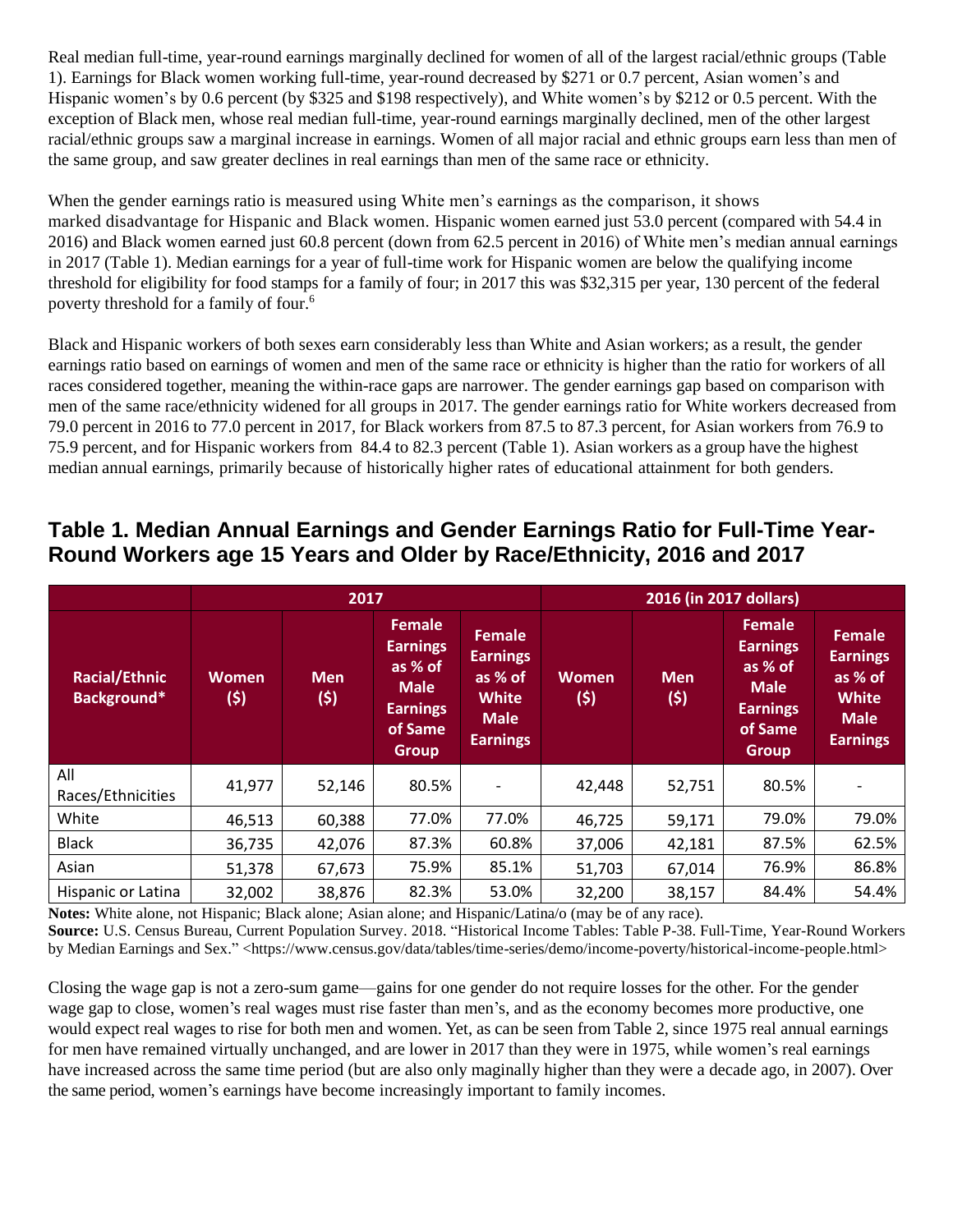|      |          | <b>Median Annual Earnings (2017 dollars)</b> |                                      | Table 2: The Gender Wage Ratio and Real Earnings, 1955-2017, Full-Time Workers<br><b>Median Usual Weekly Earnings (2017 dollars)</b> |       |                                      |  |
|------|----------|----------------------------------------------|--------------------------------------|--------------------------------------------------------------------------------------------------------------------------------------|-------|--------------------------------------|--|
|      |          | Full-time, Year-Round Workers                |                                      | <b>Full-time Weekly Workers</b>                                                                                                      |       |                                      |  |
| Year | Women    | Men                                          | Female-to-male<br>earnings ratio (%) | Women                                                                                                                                | Men   | Female-to-male<br>earnings ratio (%) |  |
| 1955 |          |                                              | 63.9%                                |                                                                                                                                      |       |                                      |  |
| 1960 | \$23,657 | \$38,991                                     | 60.7%                                |                                                                                                                                      |       |                                      |  |
| 1965 | \$26,123 | \$43,593                                     | 59.9%                                |                                                                                                                                      |       |                                      |  |
| 1970 | \$30,072 | \$50,653                                     | 59.4%                                |                                                                                                                                      |       |                                      |  |
| 1975 | \$31,173 | \$52,999                                     | 58.8%                                |                                                                                                                                      |       |                                      |  |
| 1980 | \$31,803 | \$52,863                                     | 60.2%                                | \$571                                                                                                                                | \$889 | 64.2%                                |  |
| 1985 | \$34,039 | \$52,712                                     | 64.6%                                | \$603                                                                                                                                | \$887 | 68.0%                                |  |
| 1986 | \$34,755 | \$54,077                                     | 64.3%                                | \$623                                                                                                                                | \$897 | 69.5%                                |  |
| 1987 | \$35,005 | \$53,707                                     | 65.2%                                | \$627                                                                                                                                | \$899 | 69.7%                                |  |
| 1988 | \$35,173 | \$53,253                                     | 66.0%                                | \$629                                                                                                                                | \$896 | 70.2%                                |  |
| 1989 | \$35,926 | \$52,314                                     | 68.7%                                | \$628                                                                                                                                | \$897 | 70.0%                                |  |
| 1990 | \$36,158 | \$50,489                                     | 71.6%                                | \$631                                                                                                                                | \$878 | 71.9%                                |  |
| 1991 | \$36,176 | \$51,784                                     | 69.9%                                | \$644                                                                                                                                | \$868 | 74.2%                                |  |
| 1992 | \$36,710 | \$51,861                                     | 70.8%                                | \$653                                                                                                                                | \$861 | 75.8%                                |  |
| 1993 | \$36,430 | \$50,937                                     | 71.5%                                | \$658                                                                                                                                | \$854 | 77.1%                                |  |
| 1994 | \$36,436 | \$50,629                                     | 72.0%                                | \$655                                                                                                                                | \$857 | 76.4%                                |  |
| 1995 | \$36,047 | \$50,466                                     | 71.4%                                | \$651                                                                                                                                | \$862 | 75.5%                                |  |
| 1996 | \$37,005 | \$50,169                                     | 73.8%                                | \$652                                                                                                                                | \$869 | 75.0%                                |  |
| 1997 | \$38,152 | \$51,444                                     | 74.2%                                | \$658                                                                                                                                | \$884 | 74.4%                                |  |
| 1998 | \$38,982 | \$53,276                                     | 73.2%                                | \$688                                                                                                                                | \$902 | 76.3%                                |  |
| 1999 | \$38,839 | \$53,709                                     | 72.3%                                | \$698                                                                                                                                | \$912 | 76.5%                                |  |
| 2000 | \$39,200 | 53,175                                       | 73.7%                                | \$703                                                                                                                                | \$914 | 76.9%                                |  |
| 2001 | \$40,548 | \$53,123                                     | 76.3%                                | \$711                                                                                                                                | \$931 | 76.4%                                |  |
| 2002 | \$41,269 | \$53,875                                     | 76.6%                                | \$723                                                                                                                                | \$928 | 77.9%                                |  |
| 2003 | \$41,049 | \$54,334                                     | 75.5%                                | \$738                                                                                                                                | \$929 | 79.4%                                |  |
| 2004 | \$40,640 | \$53,072                                     | 76.6%                                | \$745                                                                                                                                | \$927 | 80.4%                                |  |
| 2005 | \$40,086 | \$52,075                                     | 77.0%                                | \$736                                                                                                                                | \$908 | 81.1%                                |  |
| 2006 | \$39,628 | \$51,506                                     | 76.9%                                | \$732                                                                                                                                | \$906 | 80.8%                                |  |
| 2007 | \$41,602 | \$53,466                                     | 77.8%                                | \$727                                                                                                                                | \$908 | 80.1%                                |  |
| 2008 | \$40,797 | \$52,920                                     | 77.1%                                | \$728                                                                                                                                | \$911 | 79.9%                                |  |
| 2009 | \$41,549 | \$53,975                                     | 77.0%                                | \$753                                                                                                                                | \$938 | 80.3%                                |  |
| 2010 | \$41,562 | \$54,027                                     | 76.9%                                | \$753                                                                                                                                | \$928 | 81.1%                                |  |
| 2011 | \$40,543 | \$52,650                                     | 77.0%                                | \$747                                                                                                                                | \$908 | 82.3%                                |  |
| 2012 | \$40,422 | \$52,838                                     | 76.5%                                | \$739                                                                                                                                | \$913 | 80.9%                                |  |
| 2013 | \$41,272 | \$52,736                                     | 78.3%                                | \$744                                                                                                                                | \$906 | 82.1%                                |  |
| 2014 | \$41,066 | \$52,220                                     | 78.6%                                | \$745                                                                                                                                | \$903 | 82.5%                                |  |
| 2015 | \$42,155 | \$52,988                                     | 79.6%                                | \$752                                                                                                                                | \$927 | 81.1%                                |  |
| 2016 | \$42,448 | \$52,751                                     | 80.5%                                | \$765                                                                                                                                | \$935 | 81.8%                                |  |
| 2017 | \$41,977 | \$52,146                                     | 80.5%                                | \$770                                                                                                                                | \$941 | 81.8%                                |  |